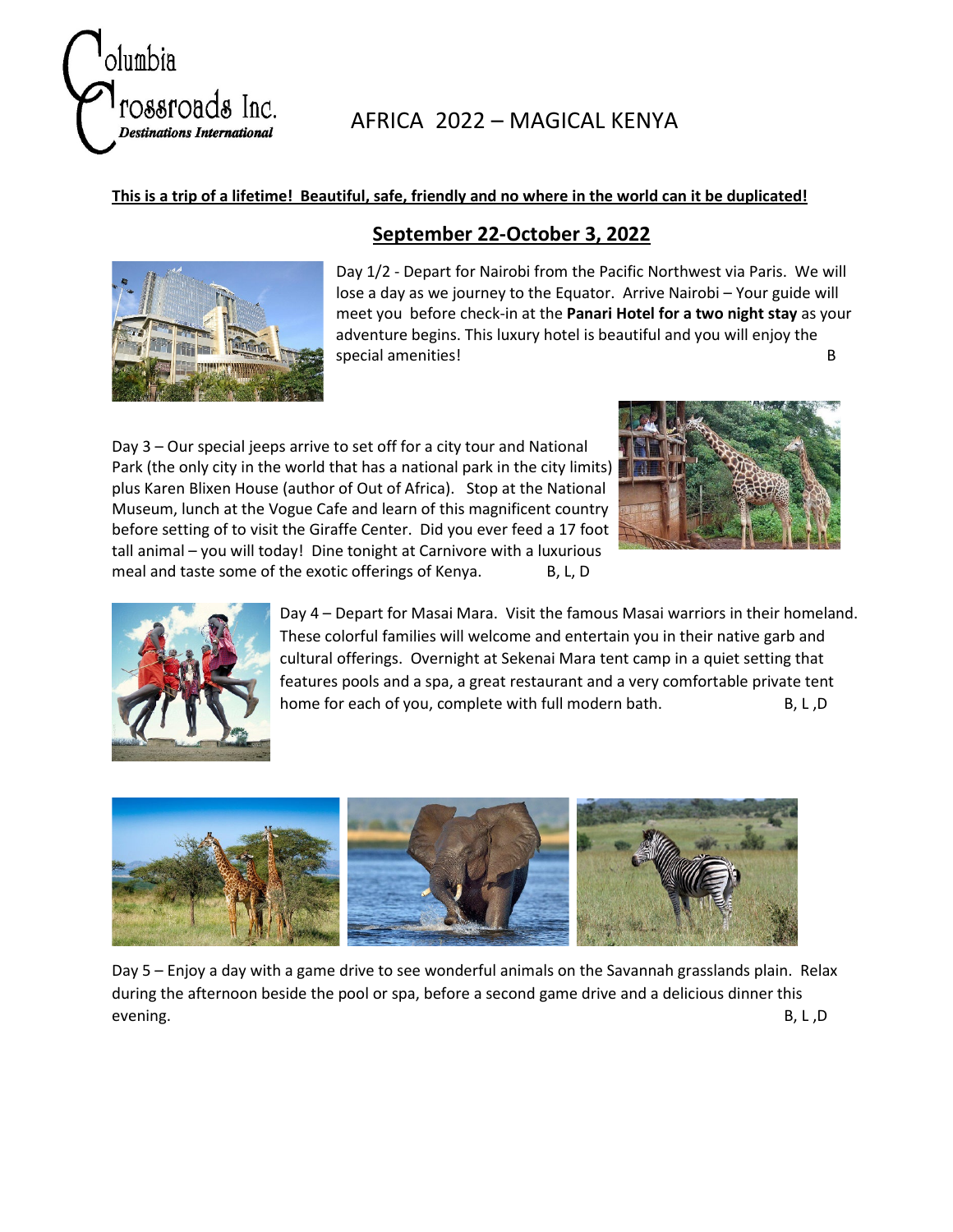

Day 6 - Depart for Amboselli National Park today. You may be surrounded by herds of water buffalo, perhaps a pride of lions, cheetah, wildebeest, giraffe, zebra, lions, or much more as you travel adjacent to the Serengeti plain. Check into the **Sentrim Amboselli** with a view of Mount Kilamanjaro! B, L, D

Day 7 – Another day at Amboselli with time to take in thousands of Flamingoes, hippos and a crocodile or two or maybe much more. A special program is included with the Maasai village plus special activities and a romantic Sundowner to look forward to. B, L, D





Day 8– We head for **Nguntun**i today where our hotel is located at the edge of a huge watering hole, complete with many elephants. We call them the "reddies" as thy cool themselves with red dirt during the day. There is time to relax and take a swim in the pool before dinner as well. This hotel is a highlight! B, L, D

Day 9 – Our last gameday hunt as we search the plain for more animals before relaxing this evening at the fabulous buffet. B, L ,D



Day 10– How about a day at the beach? Your wonderful sedan jeep will deliver us to the train station for an expert first class ride plus lunch on board to the beautiful city of Mombasa on the shores of the Indian Ocean. Arrive at the **Swahili Beach Resort for a two night stay**. A city tour of this historic city is also on the agenda. B, L, D

Day 11 – Spend today shopping for last-minute souvenirs or gifts, or just relaxing at this great resort. Enjoy a Farewell Dinner this evening with your tour mates in this superb setting. B, L, D

Day 12 - Depart for Nairobi by plane to await your flight to the USA tonight. B